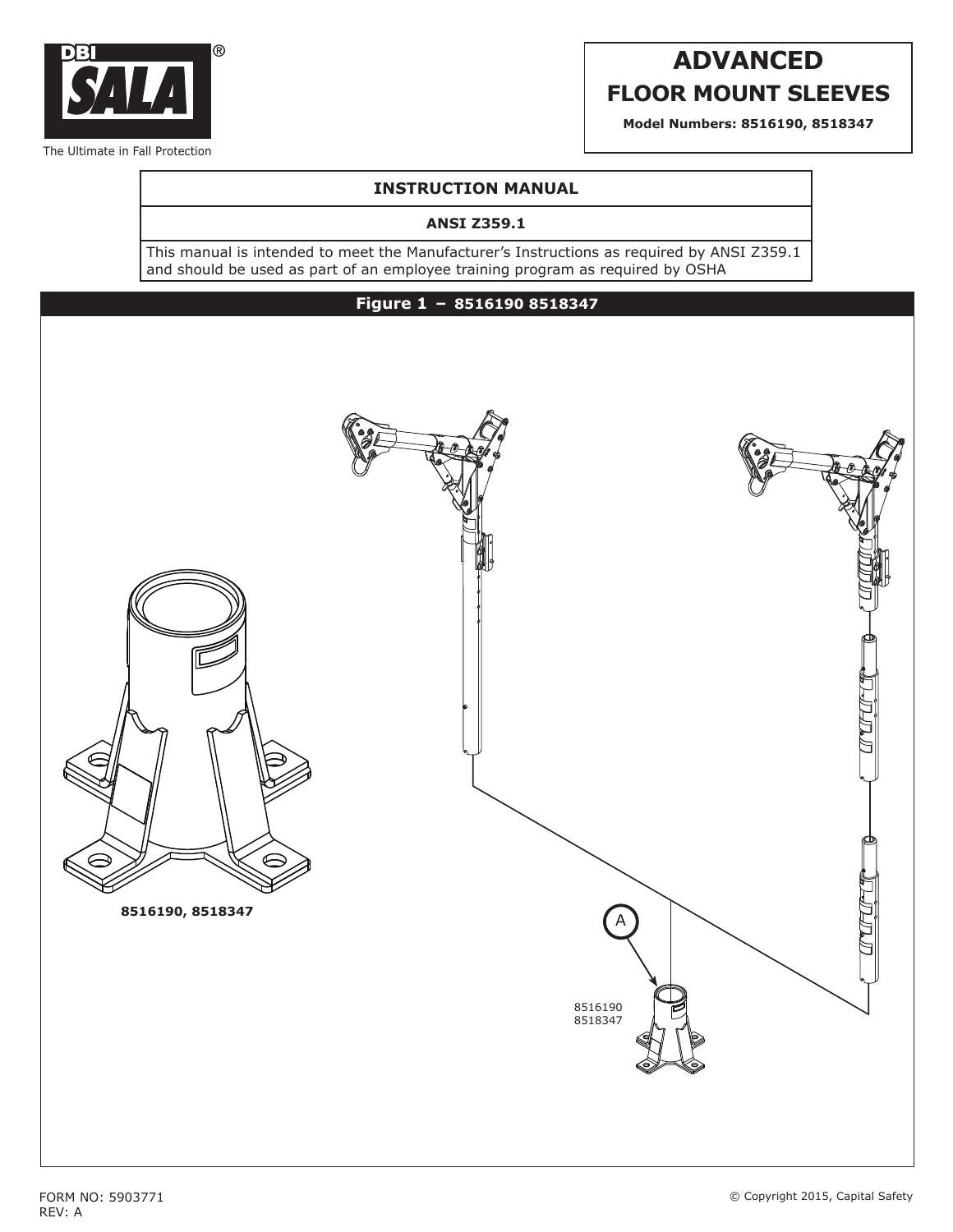# *SPECIFICATIONS:*



# **DESCRIPTION:**

The DBI-SALA Floor Mount Bases are designed for mounting to horizontal concrete or steel structure



 $\mathsf{A}$  THESE BASES ARE ONLY COMPATIBLE WITH DBI SALA ADVANCED DAVIT MASTS AND EXTENSIONS.

**IMPORTANT:** All connecting systems, (self retracting lifelines, winches and energy absorbing lanyards) used with the davit arm and base system shall limit the arresting forces to 900 lbs (4 kN).

## **GENERAL SPECIFICATIONS - MODEL 8516190:**

| Rated Capacity (working load) | 450 lbs (205 kg)    |
|-------------------------------|---------------------|
| Vertical Load                 | 5000 lbs (22.24 kN) |

### **MATERIALS & CONSTRUCTION:**

| <b>General Construction</b>  | Welded Steel                                      |
|------------------------------|---------------------------------------------------|
| Material                     | Mild Steel                                        |
| Hardware (Minimum)           | Gr. 8 Steel, Zinc Plated                          |
| Finish (Steel)               | Zinc Plated                                       |
| <b>Plating Specification</b> | <b>ASTM Designation</b><br>B633, Type II, Class 1 |

### **APPLICATION RESTRICTIONS:**

For use with Capital Safety Systems products & accessories only.

Each installation must be approved to local standards by a qualified engineer.

If base material does not meet the minimum requirements, reinforcement must be added to meet the minimum requirements.

## **GENERAL SPECIFICATIONS - MODEL 8518347**

| Rated Capacity (working load) | 450 lbs (205 kg)    |
|-------------------------------|---------------------|
| Vertical Load                 | 5000 lbs (22.24 kN) |

### **MATERIALS & CONSTRUCTION:**

| <b>General Construction</b>  | <b>Stainless Steel</b>           |   |
|------------------------------|----------------------------------|---|
| Material                     | 304 SS                           | r |
| Hardware (Minimum)           | Gr. 8 Steel, Zinc Plated,<br>SS. | r |
| Finish (Stainless Steel)     | Brush Blast                      |   |
| <b>Plating Specification</b> | None                             |   |

### **APPLICATION RESTRICTIONS:**

For use with Capital Safety Systems products & accessories only.

Each installation must be approved to local standards by a qualified engineer.

If base material does not meet the minimum requirements, reinforcement must be added to meet the minimum requirements.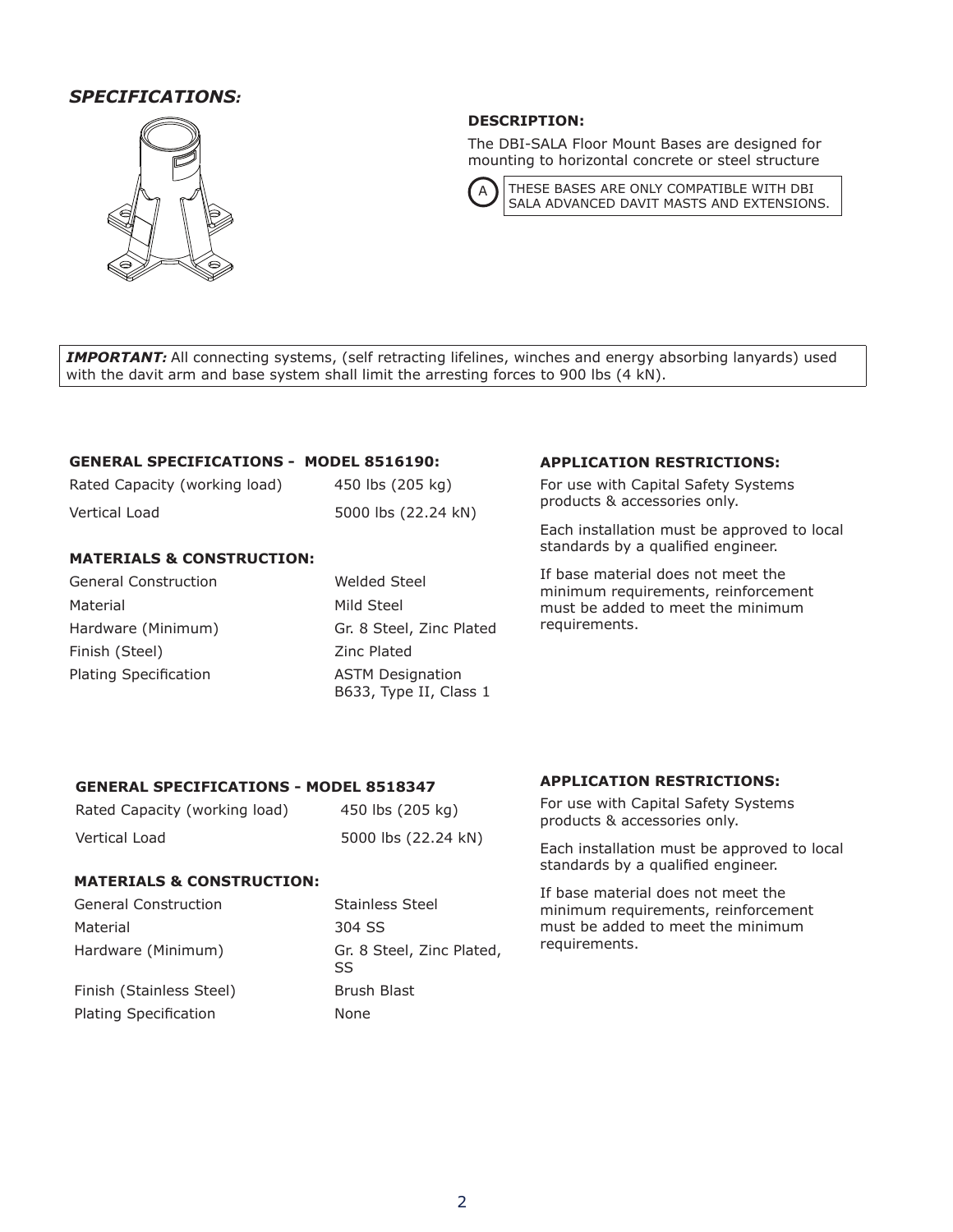# **Figure 2 – Base Dimensions**



| Table 1 - Mounting Requirement Minimums                                      |                                                                                                       |                          |  |
|------------------------------------------------------------------------------|-------------------------------------------------------------------------------------------------------|--------------------------|--|
|                                                                              | 73.6cm (29 inches) Offset                                                                             | 122cm (48 inches) Offset |  |
| <b>Pullout Force Per Base</b>                                                | 7784 lbf (34.6 kN)                                                                                    | 8368 lbf (37.2 kN)       |  |
| <b>Shear Force</b>                                                           | N/A                                                                                                   | N/A                      |  |
| <b>Moment Load Per Structure</b>                                             | 87,000 in*lbs (9.8 kN*m)                                                                              | 86,400 in*lbs (9.7 kN*m) |  |
| <b>Vertical Load Per Structure</b>                                           | 5000 lbs (22.2 kN)                                                                                    | 3000 lbs (13.3kN)        |  |
| (Minimum)<br>XX.XX<br>Refer to<br>Fastener<br>Manufacturer<br>Specifications | (Minimum)<br>XX.XX<br>Refer to<br>Fastener<br>Manufacturer<br>Specifications<br>⊕<br><b>STRUCTURE</b> |                          |  |

*NOTE:* These numbers are based on a safety factor of 2:1. Refer to the fastener manufacturer specifications for fastener safety factors. It is recommended to maintain at least a safety factor of 2:1. Multiple safety factor must be taken into account when determining fasteners.

*IMPORTANT:* Base installation must be approved to local regulations by a qualified engineer. Refer to the fastener manufacturer for location of the fasteners, structure thickness, and structure type requirements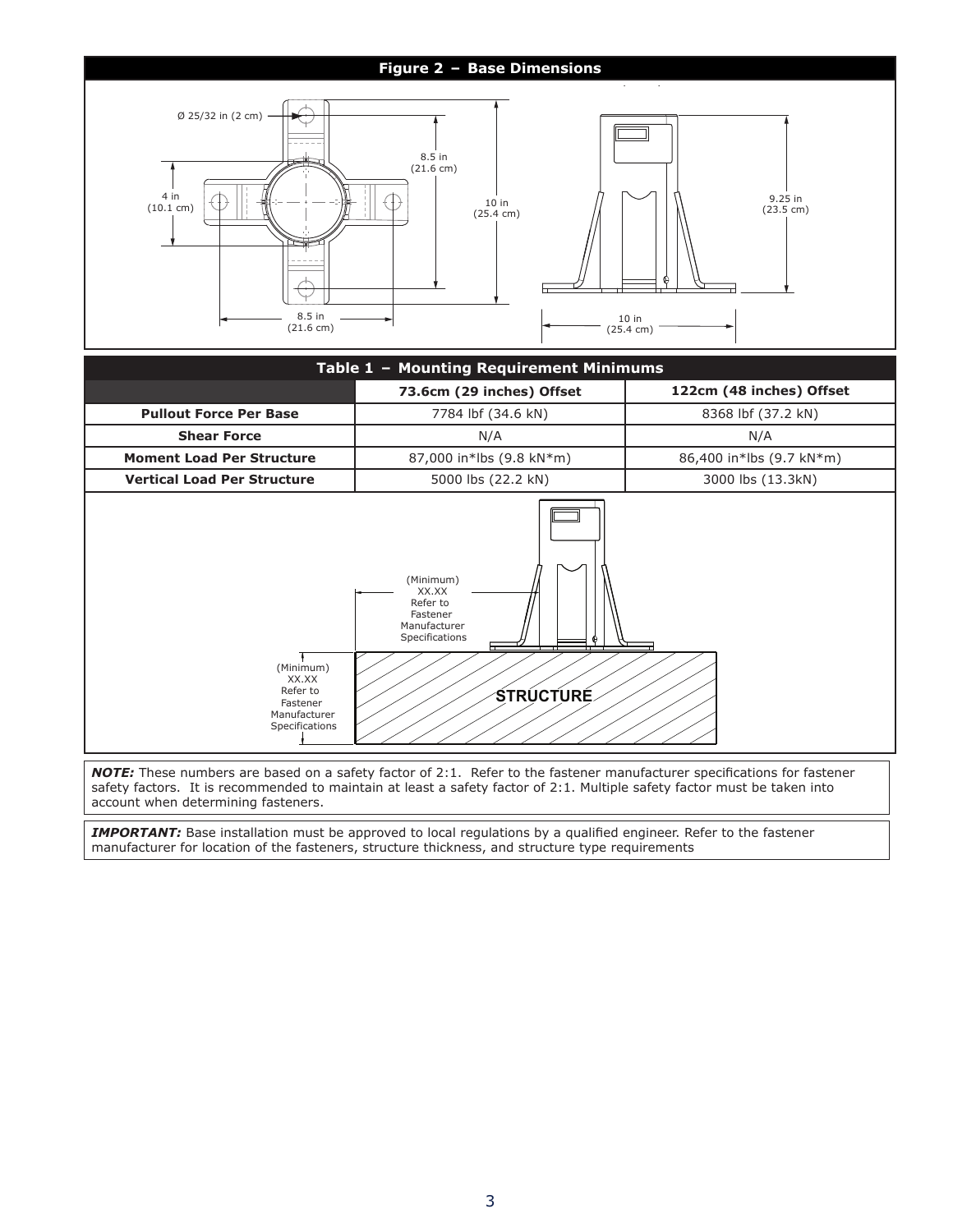# *INSTALLATION:*

**IMPORTANT:** Refer to the davit arm and fastener instructions for specific mounting requirements. There are many factors that will determine a proper installation of the base, such as fastener material and davit arm length. These factors must all be considered prior to base installation.

*WARNING:* Failure to follow *Mounting Requirement Minimums* and *Installation* instructions may lead to severe injury and/or death.

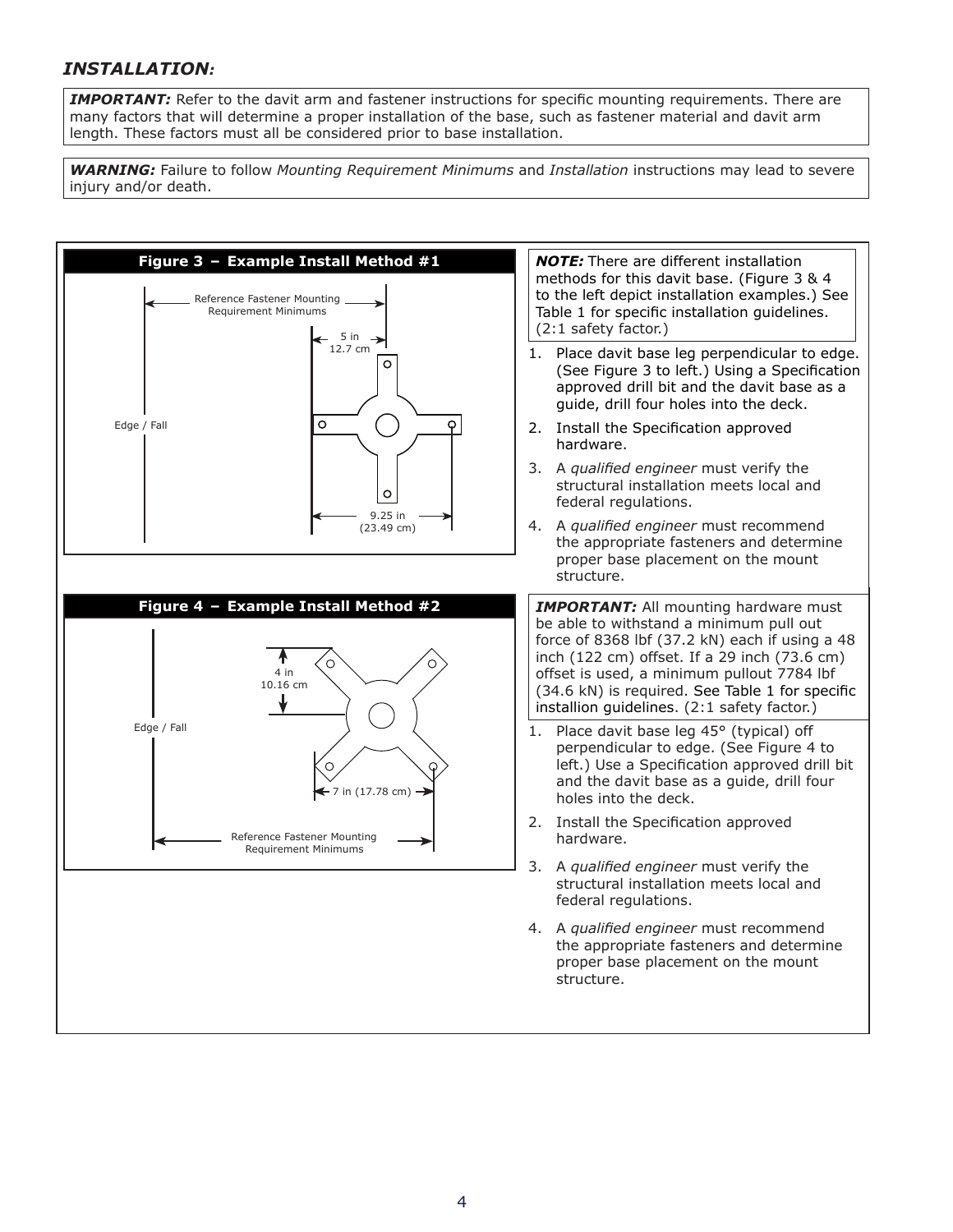# *4. DAVIT BASE INSPECTION:*

# **BEFORE EACH USE:**

**IMPORTANT:** Extreme working conditions (harsh environments, prolonged use) may require increasing the frequency of inspections.

WARNING: If the base has been subjected to fall arrest forces, it must be immediately removed from service and inspected. If the floor mount base fails inspection, remove from service and destroy, or contact Capital Safety for repair or replacement.

|                                       | Table 2 - Inspection and Maintenance Log                                                                                                                  |                                                  |                                   |  |
|---------------------------------------|-----------------------------------------------------------------------------------------------------------------------------------------------------------|--------------------------------------------------|-----------------------------------|--|
| <b>Serial Number(s):</b>              |                                                                                                                                                           | <b>Date Purchased:</b>                           |                                   |  |
| <b>Model Number:</b>                  |                                                                                                                                                           | Date of First Use:                               |                                   |  |
| <b>Inspected By:</b>                  |                                                                                                                                                           | <b>Inspection Date:</b>                          |                                   |  |
| <b>Component:</b>                     | <b>Inspection:</b>                                                                                                                                        | Authorized<br><b>Person or</b><br><b>Rescuer</b> | <b>Competent</b><br><b>Person</b> |  |
| <b>Davit Base</b>                     | Ensure all bolts are secure and not damaged.                                                                                                              | □                                                | □                                 |  |
|                                       | Base should be inspected directly after installation and at same intervals as<br>the arresting system for similar defects and/or unsafe conditions.       | □                                                | □                                 |  |
|                                       | All labels must be present and fully legible.                                                                                                             | □                                                | 0                                 |  |
|                                       | If inspection reveals an unsafe or defective condition, remove the base from<br>service and destroy, or contact Capital Safety for repair or replacement. | □                                                | □                                 |  |
|                                       | Look for signs of corrosion on the entire unit.                                                                                                           | П                                                | □                                 |  |
| <b>Corrective Action/Maintenance:</b> |                                                                                                                                                           | Approved By:                                     |                                   |  |
|                                       |                                                                                                                                                           | Date:                                            |                                   |  |
| <b>Corrective Action/Maintenance:</b> |                                                                                                                                                           | Approved By:                                     |                                   |  |
|                                       |                                                                                                                                                           | Date:                                            |                                   |  |
| <b>Corrective Action/Maintenance:</b> |                                                                                                                                                           | Approved By:                                     |                                   |  |
|                                       |                                                                                                                                                           | Date:                                            |                                   |  |
| <b>Corrective Action/Maintenance:</b> |                                                                                                                                                           | Approved By:                                     |                                   |  |
|                                       |                                                                                                                                                           | Date:                                            |                                   |  |
| <b>Corrective Action/Maintenance:</b> |                                                                                                                                                           | Approved By:                                     |                                   |  |
|                                       |                                                                                                                                                           | Date:                                            |                                   |  |
| <b>Corrective Action/Maintenance:</b> |                                                                                                                                                           | Approved By:                                     |                                   |  |
|                                       |                                                                                                                                                           | Date:                                            |                                   |  |
| <b>Corrective Action/Maintenance:</b> |                                                                                                                                                           | Approved By:                                     |                                   |  |
|                                       |                                                                                                                                                           | Date:                                            |                                   |  |
| <b>Corrective Action/Maintenance:</b> |                                                                                                                                                           | Approved By:                                     |                                   |  |
|                                       |                                                                                                                                                           | Date:                                            |                                   |  |
| <b>Corrective Action/Maintenance:</b> |                                                                                                                                                           | Approved By:                                     |                                   |  |
|                                       |                                                                                                                                                           | Date:                                            |                                   |  |
| <b>Corrective Action/Maintenance:</b> |                                                                                                                                                           | Approved By:                                     |                                   |  |
|                                       |                                                                                                                                                           | Date:                                            |                                   |  |
| <b>Corrective Action/Maintenance:</b> |                                                                                                                                                           | Approved By:                                     |                                   |  |
|                                       |                                                                                                                                                           | Date:                                            |                                   |  |
| <b>Corrective Action/Maintenance:</b> |                                                                                                                                                           | Approved By:                                     |                                   |  |
|                                       |                                                                                                                                                           | Date:                                            |                                   |  |
| <b>Corrective Action/Maintenance:</b> |                                                                                                                                                           | Approved By:                                     |                                   |  |
|                                       |                                                                                                                                                           | Date:                                            |                                   |  |
| <b>Corrective Action/Maintenance:</b> |                                                                                                                                                           | Approved By:                                     |                                   |  |
|                                       |                                                                                                                                                           | Date:                                            |                                   |  |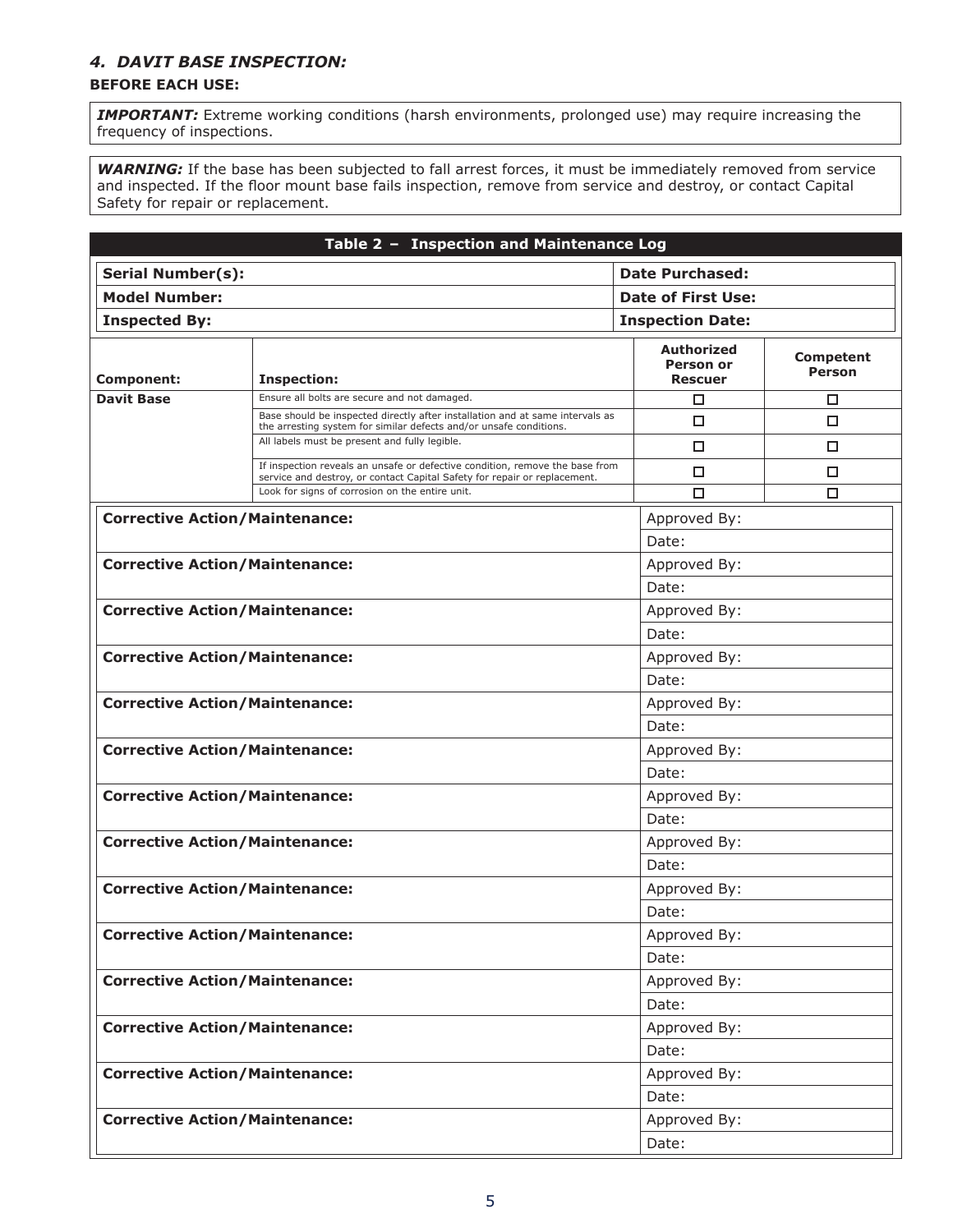| <b>Corrective Action/Maintenance:</b> | Approved By:          |
|---------------------------------------|-----------------------|
|                                       | Date:                 |
| <b>Corrective Action/Maintenance:</b> | Approved By:          |
|                                       | Date:                 |
| <b>Corrective Action/Maintenance:</b> | Approved By:          |
|                                       | Date:                 |
| <b>Corrective Action/Maintenance:</b> | Approved By:          |
|                                       | Date:                 |
| <b>Corrective Action/Maintenance:</b> | Approved By:          |
|                                       | Date:                 |
| <b>Corrective Action/Maintenance:</b> | Approved By:          |
|                                       | Date:                 |
| <b>Corrective Action/Maintenance:</b> | Approved By:          |
|                                       | Date:                 |
| <b>Corrective Action/Maintenance:</b> | Approved By:          |
|                                       | Date:                 |
| <b>Corrective Action/Maintenance:</b> | Approved By:          |
|                                       | Date:                 |
| <b>Corrective Action/Maintenance:</b> | Approved By:          |
|                                       | Date:                 |
| <b>Corrective Action/Maintenance:</b> | Approved By:          |
|                                       | Date:                 |
| <b>Corrective Action/Maintenance:</b> | Approved By:          |
|                                       | Date:                 |
| <b>Corrective Action/Maintenance:</b> | Approved By:          |
|                                       | Date:                 |
| <b>Corrective Action/Maintenance:</b> | Approved By:          |
|                                       | Date:                 |
| <b>Corrective Action/Maintenance:</b> | Approved By:          |
|                                       | Date:                 |
| <b>Corrective Action/Maintenance:</b> | Approved By:          |
|                                       | Date:                 |
| <b>Corrective Action/Maintenance:</b> | Approved By:          |
|                                       | Date:                 |
| <b>Corrective Action/Maintenance:</b> | Approved By:          |
| <b>Corrective Action/Maintenance:</b> | Date:                 |
|                                       | Approved By:          |
|                                       | Date:                 |
| <b>Corrective Action/Maintenance:</b> | Approved By:          |
| <b>Corrective Action/Maintenance:</b> | Date:                 |
|                                       | Approved By:<br>Date: |
| <b>Corrective Action/Maintenance:</b> |                       |
|                                       | Approved By:          |
|                                       | Date:                 |
| <b>Corrective Action/Maintenance:</b> | Approved By:          |
|                                       | Date:                 |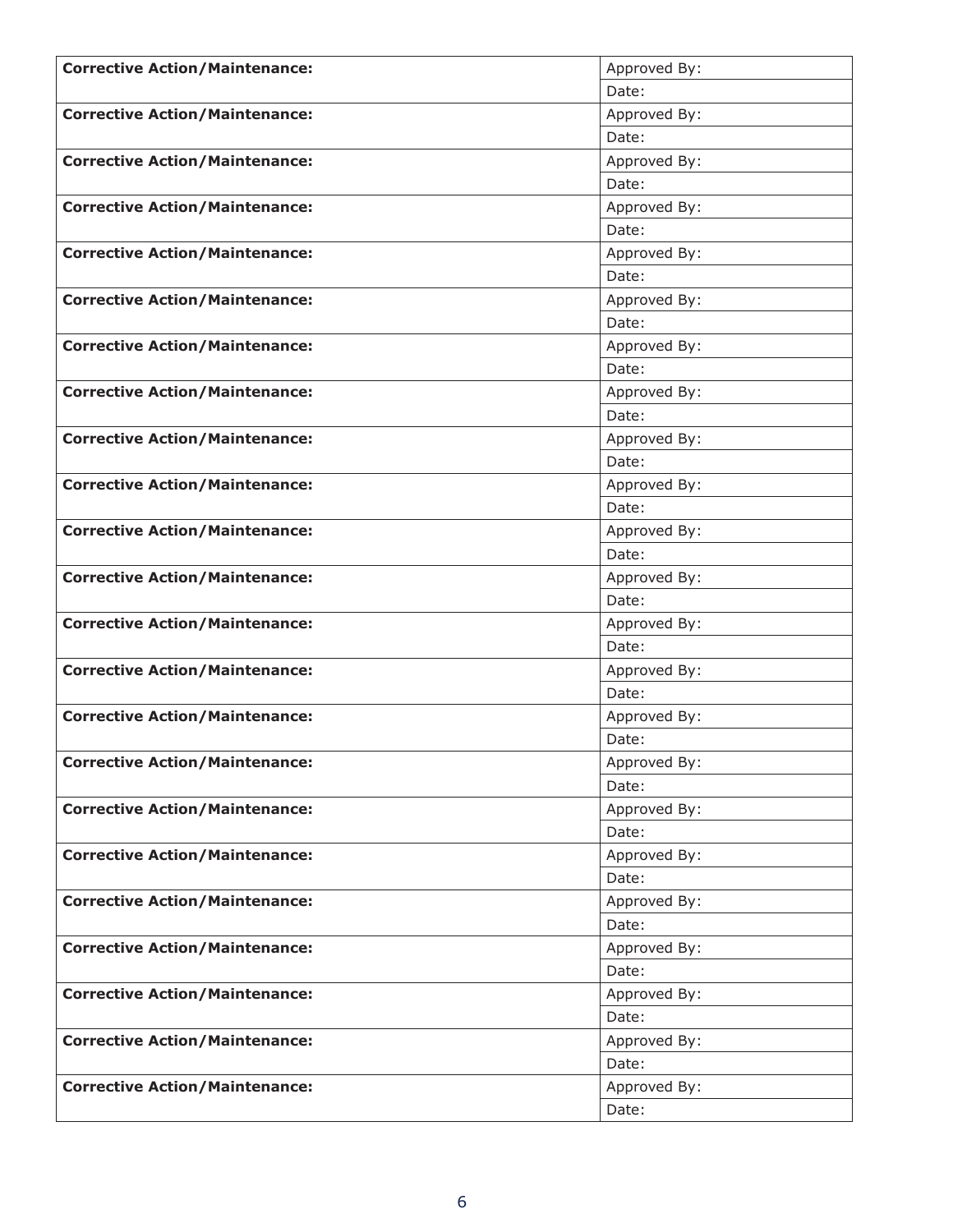# *DAVIT BASE LABELS*



# 8513219 Rev. B **WARNING AVERTISSEMENT**

This component is rated for a working load of 450 lb. (205 kg). Retractable devices or shock absorbers must have a MAXIMUM ARRESTING FORCE (M.A.F.) RATING OF 900 lb. (4kN) OR LESS. System rating is that of the lowest rated system component.

Cet élément est conçu pour une charge de travail de 205 kg (450 lb). Des systèmes rétractables ou des amortisseurs de choc doivent avoir une FORCE D'ARRÊT MAXIMALE (Maximum Arrest Force, M.A.F.) NOMINALE DE 4 kN (900 lb) OU MOINS. La classification d'un système correspond à la classification du composant de la plus basse catégorie dans le système.





 $^{\circledR}$